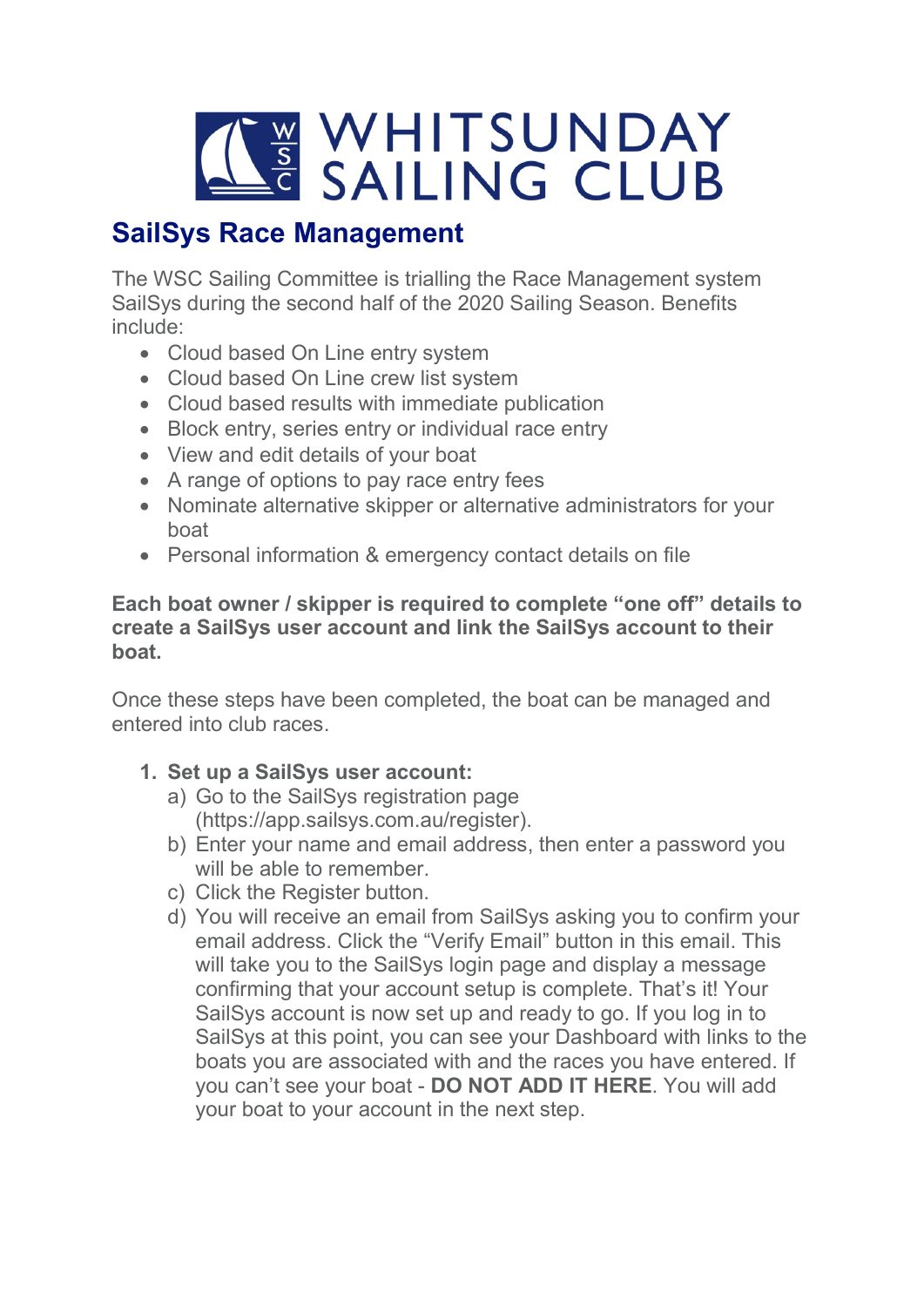### 2. Link Your SailSys Account to Your Boat.

- a) Go to the SailSys Race Entry page (https://app.sailsys.com.au/club/85/entry?tab=entry). Note: this link will be made available on the WSC web site.
- b) You will see two series available for entry:
- c) Click the "Enter" button for the series you want to enter, e.g. the 2020 Racing Season.
- d) The information for the selected series is displayed on a series of panes: Pricing, Your Boat, Your Information, and Payment. The Pricing pane is selected first.
- e) Tick the box under Full Series Entry to create a block entry for all races in the 2020 Racing Season. It doesn't matter if you don't plan to race in every race in the season; just tick the Full Series Entry box anyway.
- f) Click the "Next" button to move on to the Your Boat pane.
- g) This step links your SailSys user account to your boat. In the Search box, start to type the name of your boat. As you type, SailSys will display the names of boats which match the letters you type. When you see your boat's name, click on it. If you cannot find your boat, you can click the "Add New Boat" button next to the search box to add your boat's details.

Now you have connected your boat to your SailSys user account, you are a 'boat admin' for your boat and will be able to manage the boat details. You can invite other people to become a boat admin for your boat by choosing to edit your boat details. Next year, your boat will already be displayed when you reach this step – you won't need to search for it. You will be able to update any details if they have changed.

#### 3. Enter for the 2020 Sailing Season

- a) Click the "Next" button to move on to the "Your Information" pane.
- b) If you are not currently logged in, click the "Login" button and enter your email address and password to proceed.
- c) If necessary, tick the "Edit" button and complete any information which is missing.
- d) Click the "Yes" button to move on to the Payment pane.
- e) The Payment pane has two sections "Add New Payment Card" and "Club Account". We currently only accept entry via "Club Account".
- f) Tick the Club Account radio button. This will make a text box appear. Type in a message describing how you plan to pay race nomination fees, (Direct Deposit, Credit Card or Cash are acceptable). For boats on the hard stand / WSC Marina register, note that you have already paid as part of annual boat storage